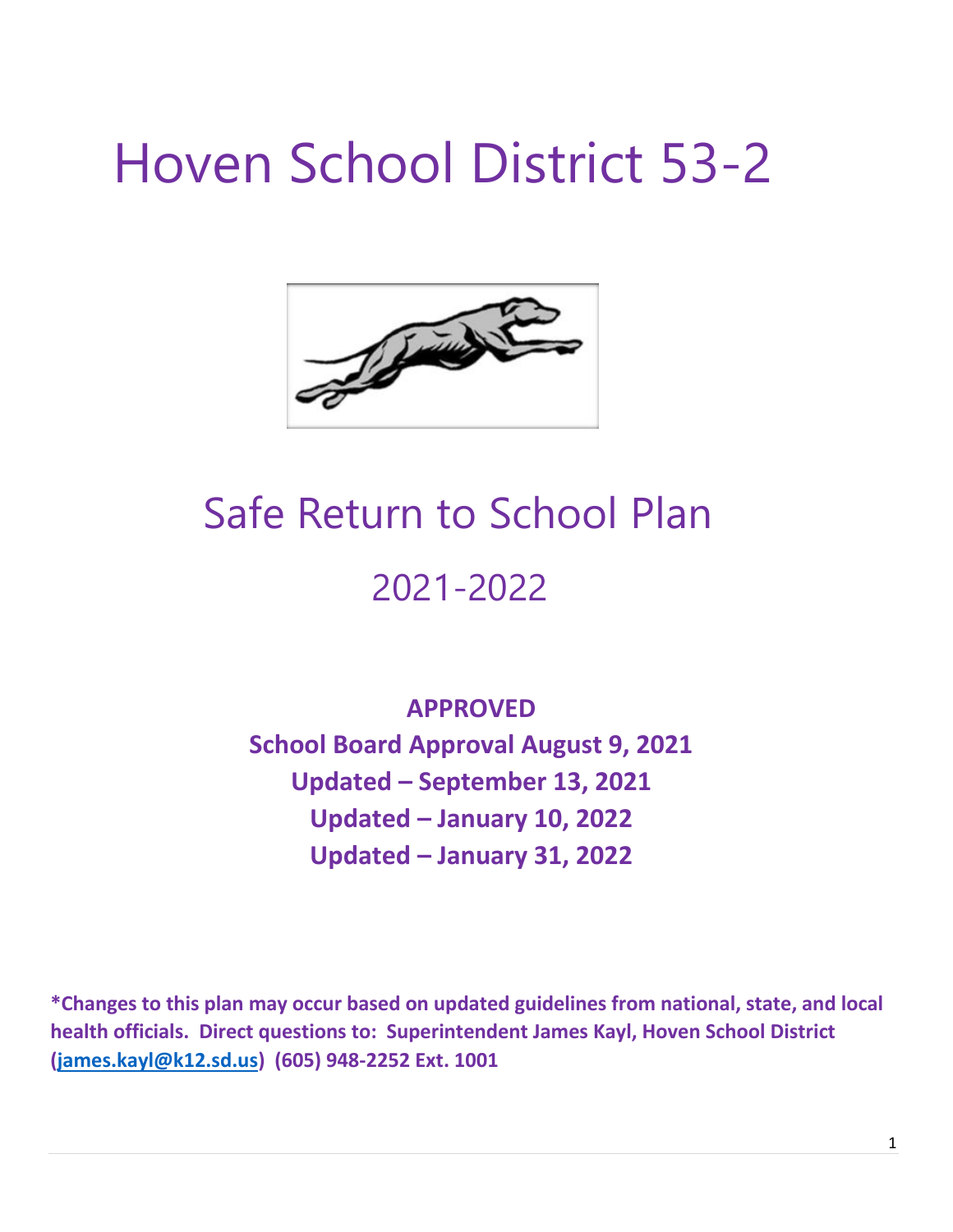## General District Guidance and Practices

- $\triangleright$  The Hoven School District will have a "return to normal" educational program to the greatest extent possible for the 2021-2022 school year. This plan and all practices within are subject to change due to additional information and recommendations by the SD Department of Health.
- The Hoven School District will follow guidelines by the South Dakota Department of Health in regard to school operations due the COVID pandemic.
- $\triangleright$  The district is committed and will adhere to routines and policies that encourage students to practice good hygiene, including: proper hand washing, cleaning of surfaces, covering coughs and sneezes with a tissue and proper disposal, avoiding touching of a person's face, social distancing when possible, and staying home when you are sick. \*See Appendix A for Student Symptom Screening Checklist
- $\triangleright$  Anyone on district property will be permitted, but not required, to wear a mask or face shield until the time as the pandemic is deemed to be over. However, should conditions change and be deemed to warrant such, mask requirements could be reinstated. Parents who wish their child to wear a mask in school shall provide the mask for their use.
- $\triangleright$  The district will continue the increased cleaning of high touch surfaces and provide guidelines for custodians and staff for what surfaces should be cleaned on a daily basis to prevent the spread of COVID-19.
- $\triangleright$  Hand sanitizer will be available in all classrooms and near all entrances.
- $\triangleright$  Social distancing of 3 feet will be expected throughout the school day when possible.
- $\triangleright$  Visitors to the school will be allowed on a limited basis. Prior arrangements to visit the school are required and subject to administration's approval depending on current COVID-19 restrictions.
- $\triangleright$  Extracurricular activities, events, games and practices will be held as regularly scheduled, though cancellations may occur should circumstances warrant them. At this time, masks will not be required on school & activity transportation.
- $\triangleright$  Persons who speak a language other than English or persons with disabilities that need assistance with options to access this plan should contact Superintendent Jim Kayl at james.kayl@k12.sd.us or 605-948- 2252.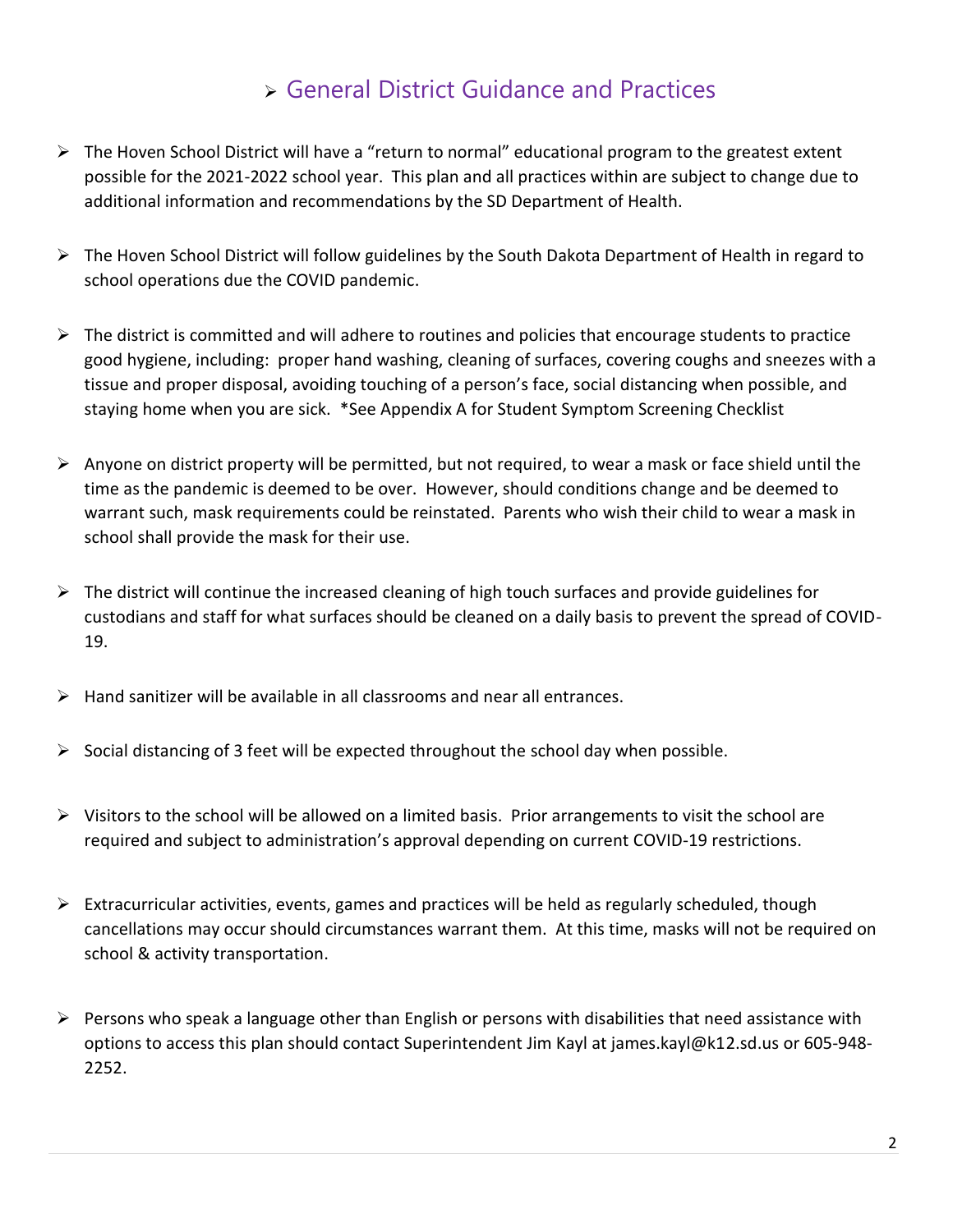$\triangleright$   $\triangleright$  The Hoven School District is committed to the health and safety of all students, educators, and staff members. The provisions and procedures outlined in this plan are guaranteed for all students and staff. Appropriate accommodations and\or modifications with respect to health and safety policies and procedures will be provided for students with disabilities as needed.

#### **Food Service**

Nutritious meals at school are part of a critical safety net to support the physical, mental, social, and emotional health and well-being for students. All students should have access to school meals and adequate time to consume them. The School District provides meal options that best meet the nutritional needs of students in an environment that promotes social distancing and personal hygiene practices as a means of supporting optimal academic success. Overall safety procedures include disinfecting of tables and chairs or other contact surfaces before, during (as needed), and after meal services.

#### **Student and Staff Health/Safety**

National, state, and local guidance should always be consulted for the most up-to-date requirements and recommendations. Staff and families are encouraged to practice good hygiene, physical distancing, recognizing symptoms of Covid-19, and when to stay home due to illness.

Before sending their children to school parents should use the checklist in Appendix A.

If staff or students believe they have been exposed to the COVID 19 virus they should use the checklist in Appendix A before returning to school.

Students or staff displaying symptoms of illness are encouraged to stay home. If a student becomes ill during the school day, the student or staff member will go to the designated isolation area in the building until they go home. The parents of ill students will be contacted to pick up their students from school as soon as possible.

#### **Student Learning Loss**

An emphasis will be placed on the identification of students in need of remediation due to learning loss associated with lost instructional time due to the pandemic. Teachers and\or staff members will notify administration in a timely fashion when a concern is noted in the classroom. Strategies for student remediation will be discussed and implemented on an individual student basis.

Study halls each day will be focused on assignment completion and student assistance. After school remedial sessions, ICU, early out days, and other strategies to meet the needs of all students are to be discussed with administration. The superintendent will bring recommendations to the board prior to implementation of such programs.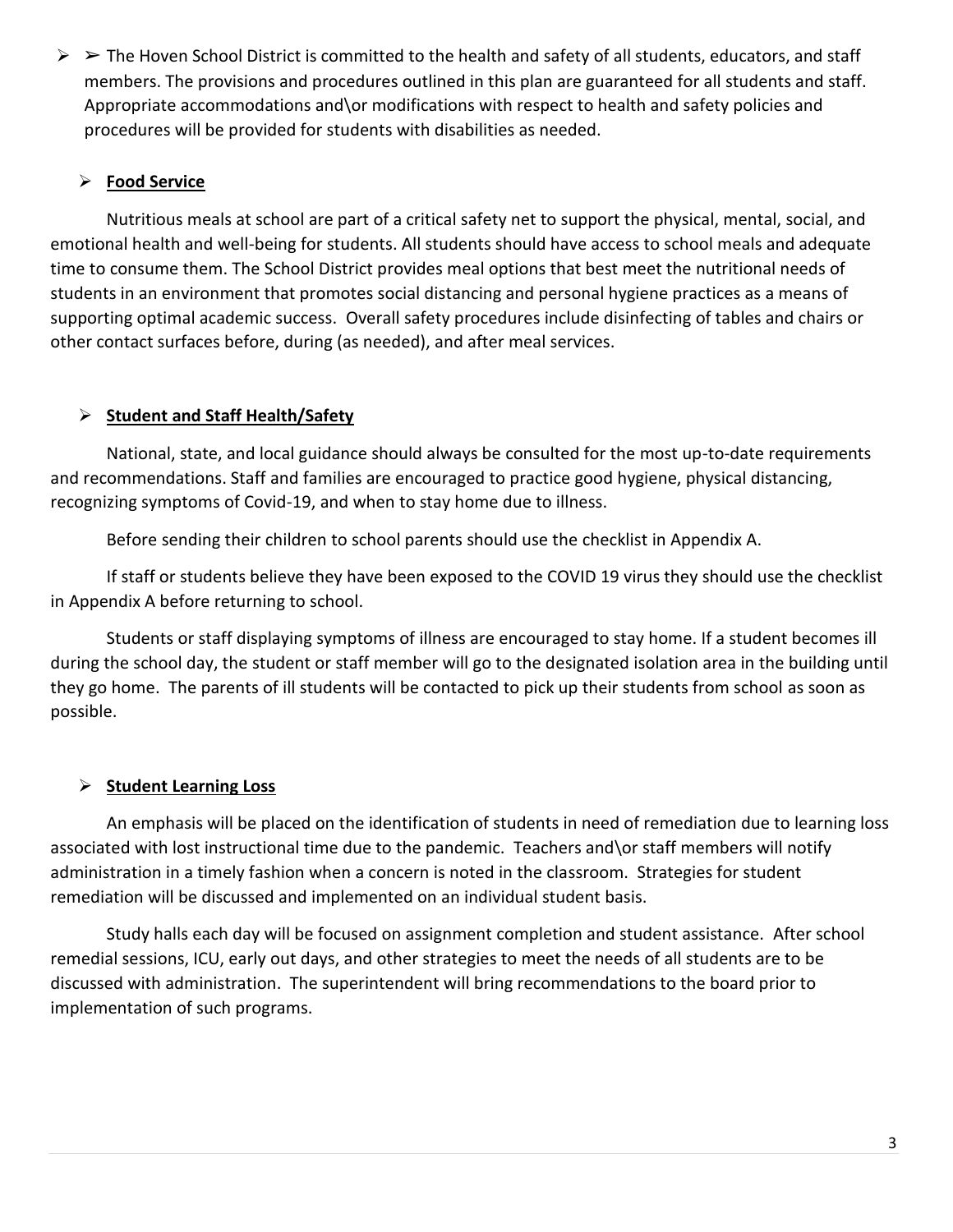#### **Student's and Staff Social, Emotional, and Mental Health Needs**

Counseling services are contracted to assist with individual student and group counseling needs. Any student or staff needs or concerns should be reported to school administration immediately.

 $\blacktriangleright$ 

#### **Example 7 Contact Tracing**

The Hoven School District will not be doing contact tracing. We will utilize information from medical providers and the South Dakota Department of Health.

#### **Isolation/Quarantine Procedures**

#### 1) Positive Case

- If you test positive for COVID-19, stay home and isolate for 5 days from when your symptoms began (day zero). If your symptoms have gotten better after 5 days you can leave your house, but continue to wear a mask for an additional 5 days.
- If you still have a fever or are not feeling that symptoms have gotten better after 5 days, continue to stay home until 24 hours after your fever resolves and you are not using fever reducing medications (such as Tylenol or ibuprofen) and symptoms have improved. Continue to wear a mask around others through the 10th day from symptom onset. If you cannot mask, continue to isolate at home for the 5 additional days.
- If students participate in activities, they must complete the Return to Play procedures

#### 2) Close Contact with Competed Vaccine Series

- If you have had your COVID-19 booster vaccination **OR** completed the primary series of Pfizer or Moderna vaccine within the last 6 months **OR** completed the primary series of J&J vaccine within the last 2 months: Masks are recommended around others for 10 days from your last exposure (day zero). You do not have to stay home.
- Test day five
- Activity involvement upon return masks are recommended
- If you develop symptoms you must begin isolation and can return with a negative test. If positive, you begin your five day isolation period.

#### 3) Close Contact NO vaccine

- If you are not vaccinated for COVID-19 vaccine **OR** completed the primary series of Pfizer or Moderna vaccine over 6 months ago and are not boosted **OR** completed the primary series of J&J over 2 months ago and are not boosted: Stay home for 5 days from your last exposure (day zero). Masks are required around others for an additional 5 days.
- Quarantine five days from the last day of exposure
- Test day five
- You can the return if symptom/fever free; mask required for 5 additional days
- Activity involvement upon return requires a mask
- If you develop symptoms you must begin isolation and can return with a negative test. If positive, you begin your five day isolation period.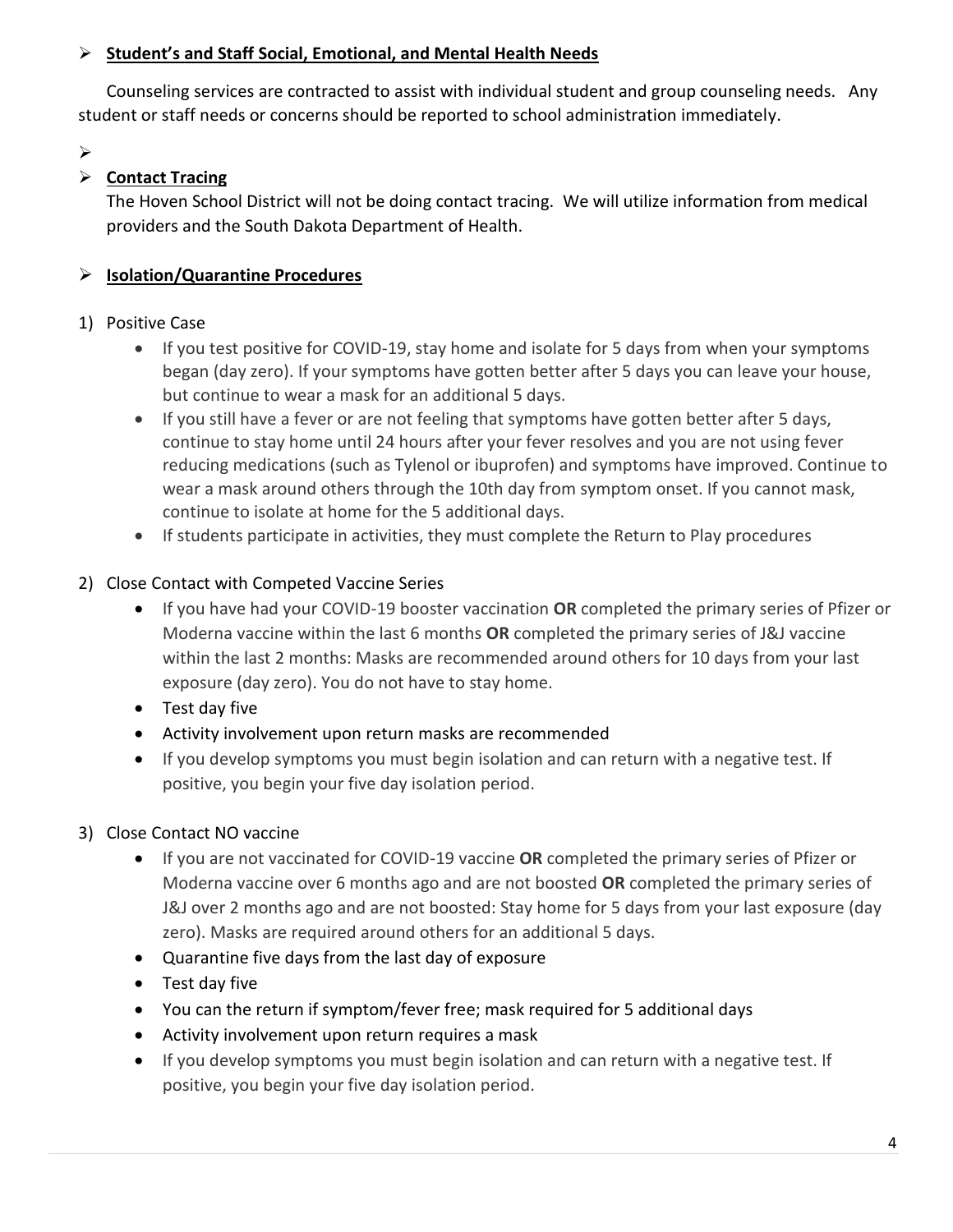#### **Extracurricular Activities Plan 2021-22**

**Introduction:** The Hoven School District and the Gettysburg School District have a cooperative agreement for sports and agree that consistency in policies is necessary for the success of its regular extracurricular programming.

#### **South Dakota High School Activities Association Board Document on Fall Sports/ Activities:**

The South Dakota High School Activities Association will be implementing a new plan for Fall Sports/Activities this upcoming 2021-22 school year. The SDHSAA is waiting for information from the American Medical Association before the SDHSAA can roll out their plan. When the SDHSAA's plan is made public, the Hoven School District and Gettysburg School District will make the necessary adjustments to practice and game protocols, as well as the student's Return to Participation protocol.

#### **Extracurricular Events, Performances, and Competitions:**

 $\triangleright$  Screening Protocols: Determined with the new SDHSAA recommendations that will follow soon.

**After-Contest Protocol**: Once a contest or event is concluded, event officials shall take steps to quickly remove participants from the venue and expedite, within reason, the departure of all fans from the area. After-contest 'mingling' shall be actively discouraged.

Following the conclusion of the game or event, student-athletes will leave the court immediately to their respective locker rooms, and after meeting with coaches, visiting players as a team will load their bus, and home athletes will directly leave the school.

Scheduling/Rescheduling Events: Guidelines established by the SDHSAA recommendations shall be observed. Gettysburg and Hoven School District officials shall not seek 'forfeits' from other schools when events are cancelled by those other schools for reasons related to COVID-19.

Individual Sports/Activities: All mandatory modifications, as set forth in the SDHSAA document shall be observed. Activities Directors Vern Smith and Jonie Abler, in consultation with building administrators as well as coaches/sponsors, shall implement such optional modification as they deem appropriate.

### South Dakota Department of Health

The South Dakota Department of Health (SDDOH) will work with school districts to provide data at a level to inform decision making, in line with appropriate privacy protections. Staff, students, parents and community should use the SDDOH website<https://doh.sd.gov/news/Coronavirus.aspx> [t](https://doh.sd.gov/news/Coronavirus.aspx)o stay informed on trends in data of COVID-19 as well as pertinent information for all families to use for maintaining good health and hygiene as necessary.